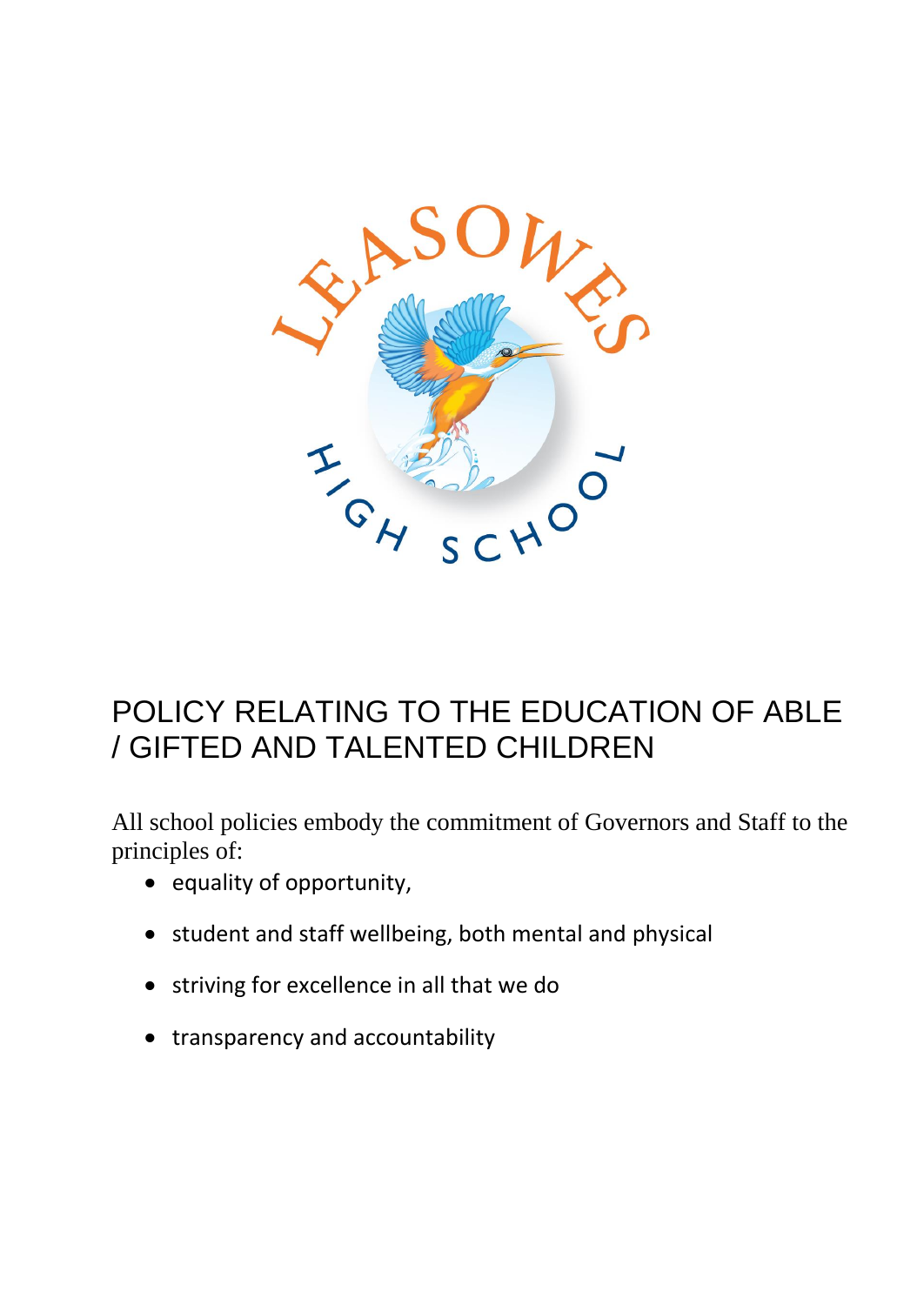## **RATIONALE**

#### **Provision for the gifted and talented**.

Leasowes High School is fully committed to the idea of students' entitlement to those strategies which will help them learn to achieve, whatever the level of their innate abilities. The School's core mission emphasises the central importance of "Aspire and Achieve", and so has a prevailing learning culture within the School which stresses enablement, high expectations and student autonomy, all of which favour the Able / Gifted and Talented child.

### **PURPOSES**

To ensure that able / gifted and talented children are identified.

To ensure that all relevant details are known, through close liaison with parents, pastoral and curriculum staff and good communications are maintained between those concerned.

To ensure that awareness is raised among all staff of the needs of able / gifted and talented children.

To ensure that appropriate teacher and learner strategies are in place to support the able / gifted and talented child.

To regularly review and evaluate provision for able / gifted and talented children at Leasowes High School in liaison with Curriculum Area Managers.

#### **Definitions**

The separation of outstandingly able students into "gifted" and "talented" categories is to some extent rather artificial. At Leasowes High School we recognise and celebrate a diversity of talents, from the exceptional mathematician to the scratch golfer.

The following definitions, therefore, form useful guidance when identifying gifted and talented students. Broadly, a gifted student is one who is in the top 10% of the student population. (DfE definition) and/or has gained a level 6 when undertaking their Key Stage 2 SATs. A gifted student is therefore one who "has the capacity for or demonstrates high levels of performance in an academic area".

A talented student is one who performs at a level significantly above their peers in a nonacademic field, typically demonstrated by their participation in events above school level and/or representing clubs or districts and above regularly.

- Physical talent
- Visual / performing abilities
- Mechanical ingenuity
- **Creativity**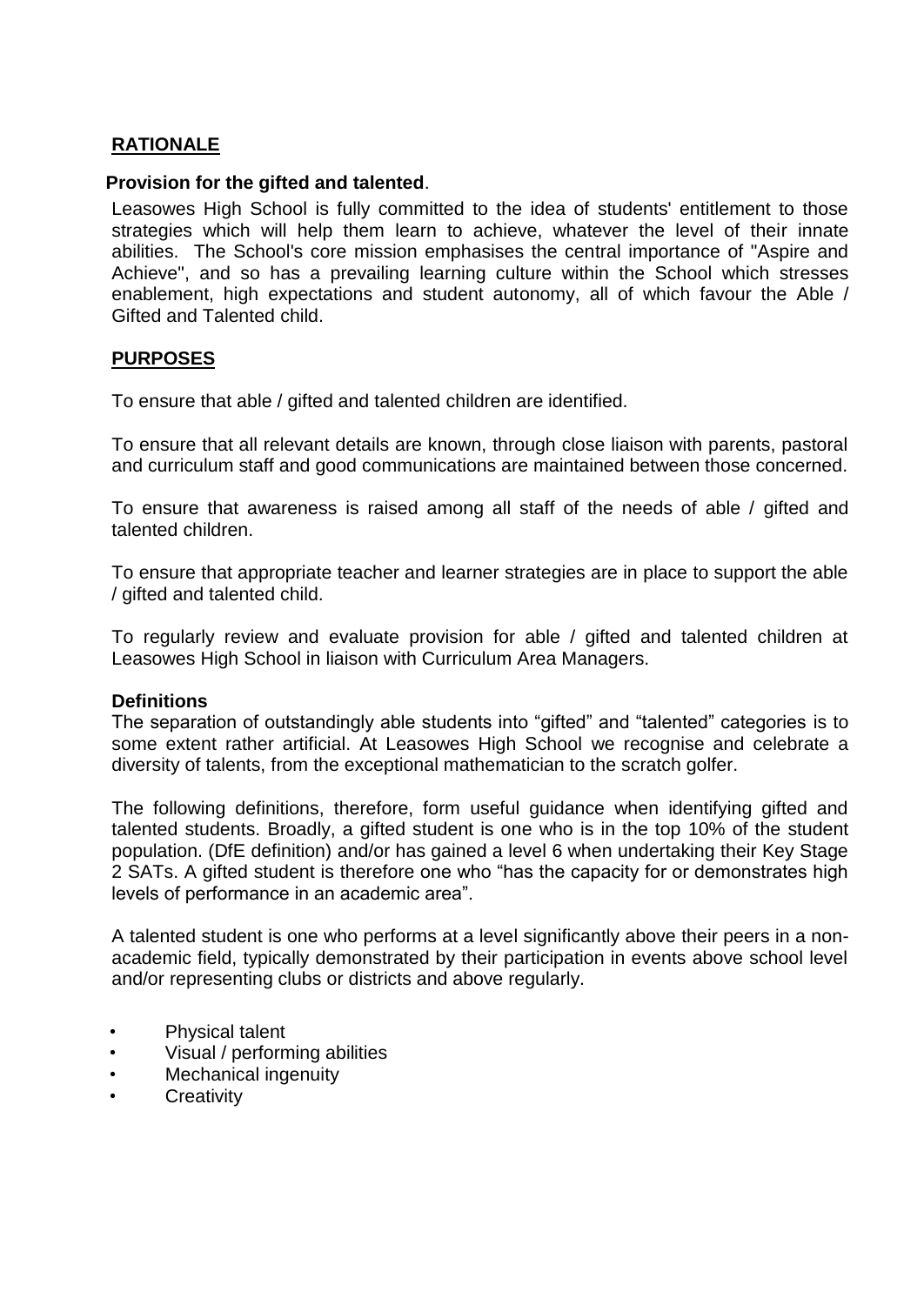### **Identification of the gifted and talented**

A gifted and/or talented student should be identified using a variety of methods. The specific procedure will vary according to subject area but could include elements of the following:

As far as assessment results are concerned, baseline data offers a useful guide in the first instance. Students will be identified as gifted if:

They have a KS2 SAT level 6 in English or Maths

They have a CAT score of 126 or greater in one of the categories of verbal reasoning, nonverbal reasoning or quantitative reasoning;

They have a CAT score of 120+ in any two categories.

The following will also apply particularly in the identification of talented students:

- Teacher nomination
- Specialist teacher identification

We think it particularly important to

- Provide work at an appropriate level and therefore have a depth and challenge of curriculum
- Encourage all students to be independent learners
- Recognise and celebrate achievement
- Be aware of the effects of ethnicity, bilingualism, gender and social circumstances on learning and high achievement
- Provide a range of extracurricular activities
- Provide opportunities for students to work with likeminded peers.

The needs of gifted and talented students are met through the Gryphon programme, and take the form of:

A minimum curriculum offer by every curriculum area Curriculum extension activities after school Seminars and workshops Additional curriculum opportunities Enrichment programmes Imagine Project **Challenges** 

### **Monitoring**

It is a key responsibility within subject departments to devise and produce strategies for able / gifted and talented children, and to link these to an ongoing review of their needs.

The responsibility for monitoring these strategies is with the Associate Senior Leader (Gifted and Talented students) together with representatives from curriculum areas. This